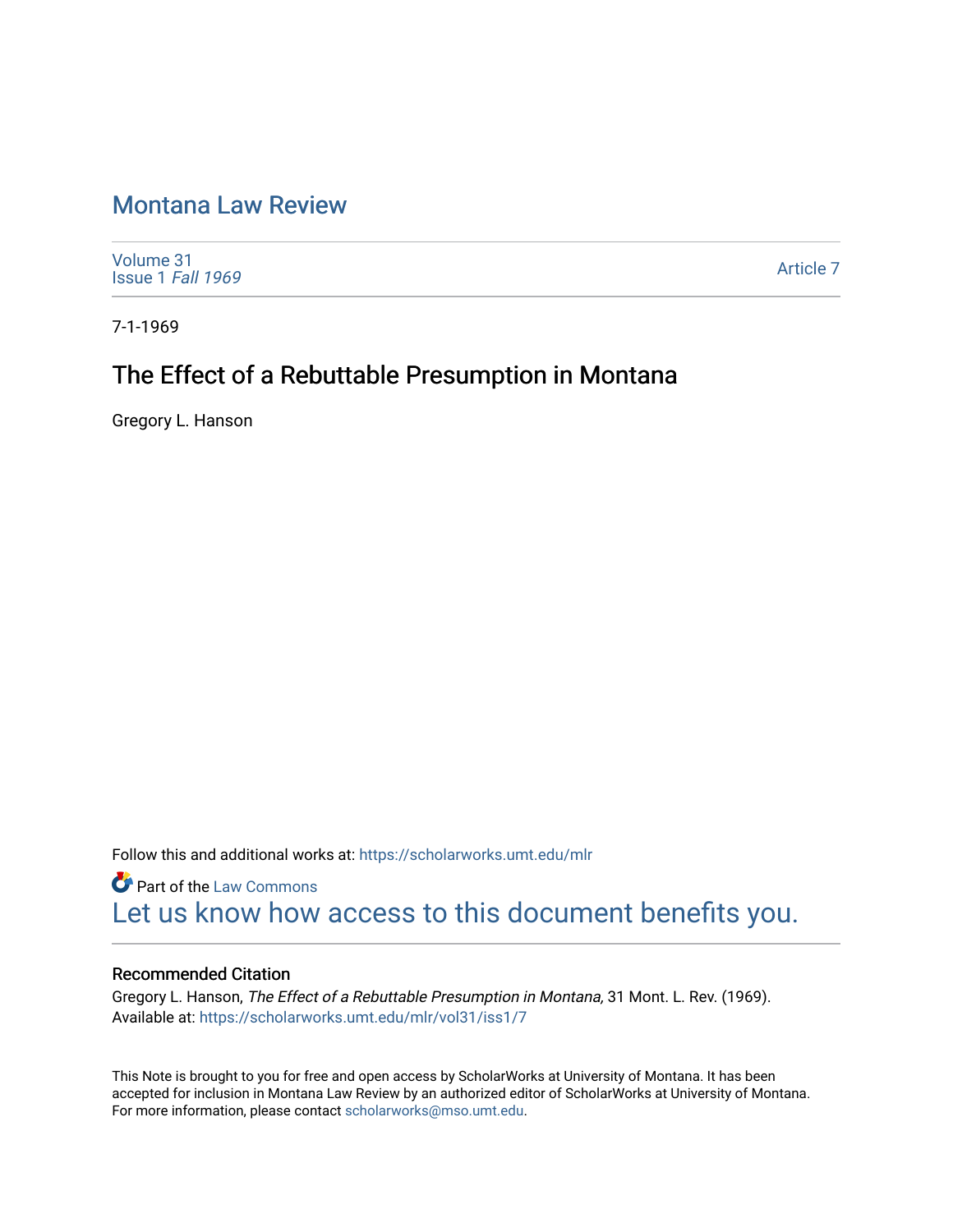## **THE EFFECT OF A REBUTTABLE PRESUMPTION IN MONTANA** Hanson: The Effect of a Rebuttable Presumption

#### *I. INTRODUCTION*

The 16th Century Italian lawyer Alciatus said about presumptions: "The matter we are about to take up is very useful and in daily practice; but it is confused, ahnost inextricably."1 And several centuries later Professor Morgan observed: "Every writer of sufficient intelligence to appreciate the difficulties of the subject-matter has approached the topic of presumptions with a sense of hopelessness and has left with a feeling of despair."2

The exact function of a presumption has been the subject of debate and the source of confusion for a long time.<sup>3</sup> One reason for the confusion is the existence of over 100 different presumptions.<sup>4</sup> These have arisen from different policy considerations, and vary in their effect and legal importance. The language applied to presumptions has too often been loose and indiscriminate, resulting in doubt as to what a presumption really is. Attempts to classify and group presumptions have added more confusing terminology and definitions to the problem. However, the terms conclusive presumption and rebuttable presumption (of fact and of law) have become generally accepted as descriptive of broad categories of presumptions.

A presumption can be defined as a conclusion which the trier of fact is required to draw from certain other facts in the absence of evidence to the contrary.5 It is often spoken of in terms of "basic facts" which result in the assumption of the "presumed fact."<sup>6</sup> Definition of the broad categories of presumptions might be helpful.<sup>7</sup>

*Conclusive presumption:* Once fact "A" (the basic fact) is proven, fact "B" (the presumed fact) must be taken as true, and the adversary is not allowed to dispute this conclusion.<sup>8</sup> The result of the rule is that the

**'THAYER,** A PRELIMINARY TREATISE ON EVIDENCE AT THE COMMON LAW **313 (1898).** 'Morgan, *Presumptions,* 12 WASH. L. REv. **255 (1937).**

1

**'9** WIGuORE, **EVIDENCE** § 2492 (3d **ed.** 1940).

Published by ScholarWorks at University of Montana, 1969

**<sup>&#</sup>x27;See** *e.g.,* Bohlen, *The Effect of Rebuttable Presumptions of Law Upon the Burden of Proof,* 68 **U. oF** PA. L. REV. 307 (1920); Gausewitz, *Presumptions in a One Rule* World, 5 VAND. L. REV. 324 (1952); McCormick, Charges on Presumptions and Burden of Proof, 5 N.C. L. REV. 291 (1927); Morgan, Some Obestvations Concerning Presumptions, 44 HARV. L. REV. 906 (1931).

<sup>&#</sup>x27;Laughlin, *In Support of the Thayer Theory of Presumptions,* 52 MICH. L. REV. 195 (1953).

<sup>&#</sup>x27;For further definitions see **MODEL CODE OF EVIDENCE** rule **701;** UNIFORM RULE **OF** EVIDENCE **13.**

<sup>&#</sup>x27;Morgan, *Forward* to MODEL CODE or EVIDENCE **52** (1942).

<sup>&#</sup>x27;For definitions of smaller classifications of presumptions see Morgan, *Id.* at **53;** *The Procedural Effect of a Rebuttable Presumption of Law,* 23 U. PITT. L. REV. 685 (1962).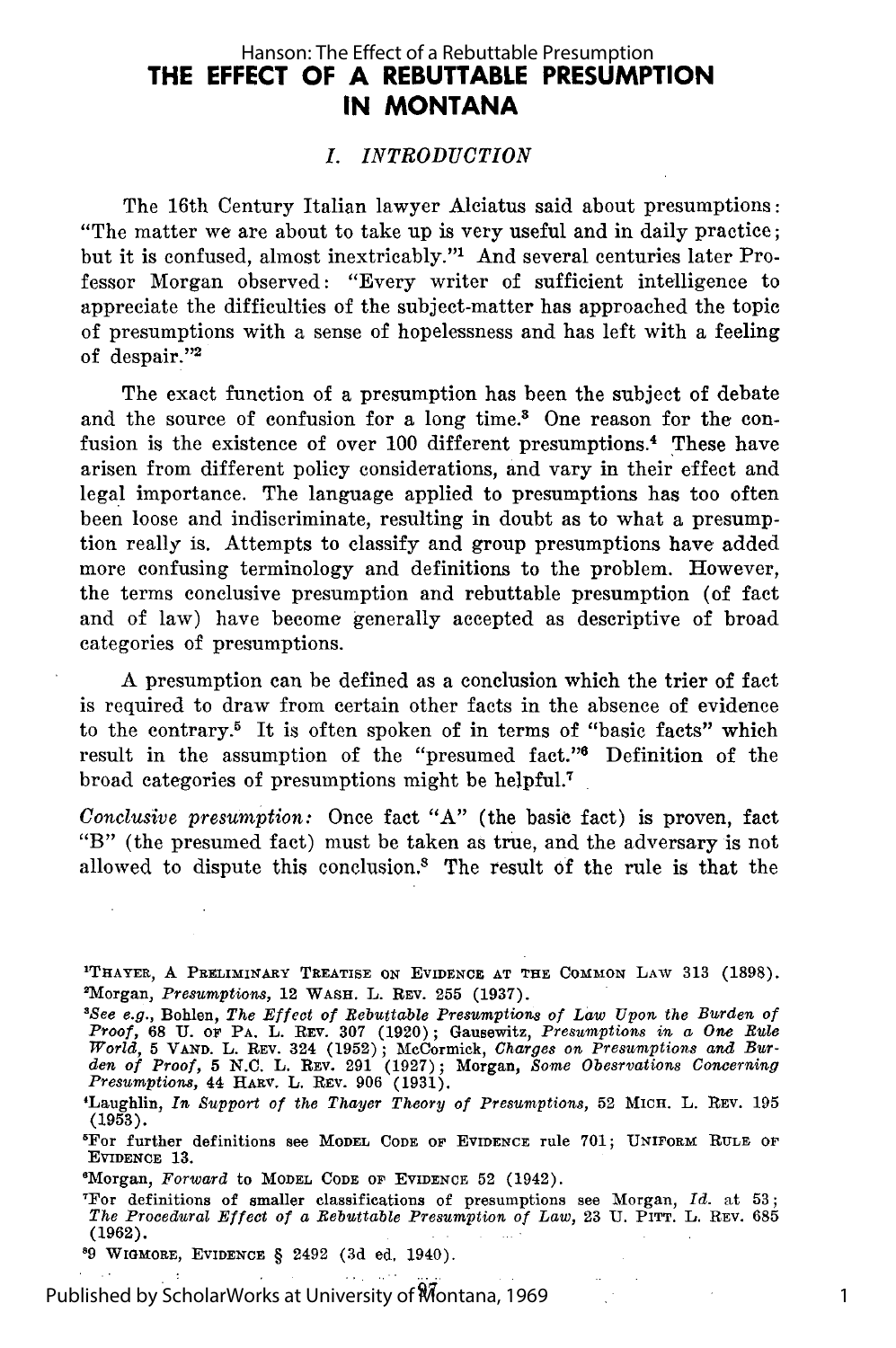2

existence of fact "B" has become legally immaterial,<sup>9</sup> since no additional evidence can be introduced to dispute it. Conclusive presumptions are really rules of substantive law, rather than rules of evidence.<sup>10</sup>

*Rebuttable presumption of fact:* (Inferences) Once fact "A" is proven, the existence of the presumed fact "B" "may be inferred by the application of the rules of logic. This seems to mean that the segment of human experience with which the court is familiar convinces the court that when the basic fact exists there is a reasonable probability that the presumed fact also exists."<sup>11</sup>

*Rebuttable presumption of law:* Once fact "A" is proven, the existence of fact "B" "must be assumed unless and until certain specified conditions are fulfilled. What these conditions are is the subject of conflicting decisions."<sup>12</sup> The presumption will be operative until satisfactorily rebutted.

Most authorities describe the rebuttable presumption of law as the only true presumption. 13 Since 1898, when Thayer wrote *A Preliminary Treatise on Evidence at the Common Law,* there has been a great volume of scholarly writing about presumptions. Most of it has been addressed to the question of what effect is to be given to a rebuttable presumption in a court of law. This article will present a general discussion of the historical development of this effect and will then deal specifically with the law of Montana. Conclusive presumptions and presumptions of fact will not be considered.

#### *II. HISTORY AND BACKGROUND*

Presumptions were created by the law for many different reasons. The need for relaxing the quantum and quality of proof required by the common law was partly responsible for their creation.<sup>14</sup> Other reasons commonly noted for the existence of presumptions are: "(1) procedural convenience, (2) to dissolve a legal impasse, (3) to satisfy a deep-rooted social need, (4) because experience demonstrated their inherent probability, (5) because the facts were within the peculiar knowledge of the opponent of the presumption."<sup>15</sup> Whatever the reason for their creation, presumptions have had and continue to have an important effect on the burden of proof required in a trial. But just what this

*OId.* **' 0Higby** v. Hooper, 124 Mont. **331,** 221, **P.2d** 1043, **1053 (1950); 23 U.** PITT. L. RFv. **685, 686 (1962).** 'Morgan, *supra* **note 6.** *"Id.* at **53.** 1aWigmore, *supra* note **8;** Bohlen, *supra* **note 3.** "Bohlen, *supra* **note 3 at** 314.

I'Subrin, *Presumptions and Their Treatment Under the Law of Ohio,* **26 OHIo ST.** L. **https://scholar\\ofk}}.uiનમે<sup>ဨဲ</sup>.edu/mlr/vol31/iss1/7**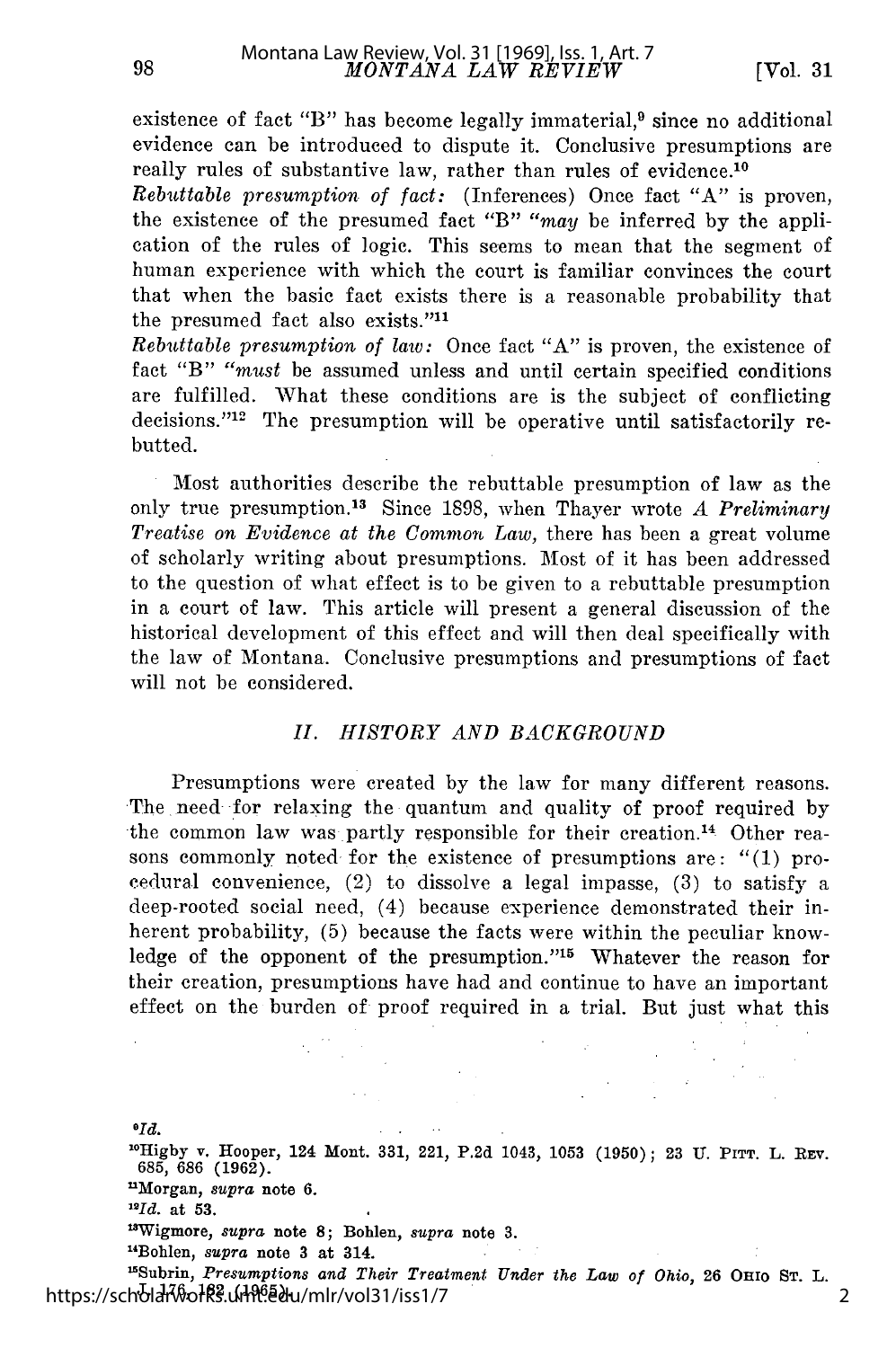effect is remains in controversy. Is a presumption evidence? A substitute for evidence? What is its function with respect to the burden of producing evidence and the burden of persuading the trier of fact?

Most commentators discuss these problems with reference to Professor Thayer's writing on presumptions.16 This is certainly justified, since Thayer was the first writer of note to give serious consideration to the problem, and one of the most widely accepted views as to the effect of a presumption bears his name. Thayer's view of the effect of a presumption can best be explained in his own words.

If now, it be asked, what particular effect have rules of presumption in applying the law of evidence?, the answer seems to be that they have the same effect (and no other), which they have in all other regions of legal reasoning **....** In the conduct, then, of an argument, or of evidence, they throw upon him against whom they operate the duty of meeting the imputation. Should nothing further be adduced, they may settle the question in a certain way, and so he who would not have it settled thus, must show cause. This appears to be the whole effect of a presumption **....** There are, indeed, various rules of presumption which appear to do more than this, - to fix the amount of proof to be adduced, as well as the duty of adducing it. But in these cases also, the presumption, merely as such, goes no<br>further than to call for proof of that which it negatives, i.e., for something which renders it probable. It does not specify how much; whether proof beyond a reasonable doubt or by a preponderance of all the evidence, or by any other measure of proof. . . <sup>1</sup>

Under the Thayerian rule, the existence of a presumed fact must be assumed until evidence has been introduced which would support a finding that the presumed fact does not exist. The introduction of evidence is the crucial point; once this has occurred, the existence or nonexistence of the presumed fact is to be determined exactly as if no presumption had ever been operative in the action. Whether the evidence supporting the non-existence of the presumed fact is believed or disbelieved by the judge or jury is irrelevant under this view.<sup>18</sup> Thus, the only effect of the presumption is to shift the burden of going forward with the evidence to the party asserting the non-existence of the presumed fact.<sup>19</sup>

Professor Wigmore approved of Thayer's analysis,<sup>20</sup> and his influence has had much to do with the fact that the Thayer view is the prevailing rule in a majority of jurisdictions.<sup>21</sup> Wigmore stated, "Nevertheless, it must be kept in mind that the peculiar effect of a presumption 'of law' ... is merely to invoke a rule of law compelling the jury to reach the

"Thayer, *supra* note **1** at 336. "Morgan, *supra* note 6 at 55.

*"Id.* at 55.

2WIO MORE, *supra* note **8.**

*"See* **CAL. EVIDENCE CODE** § 601, comment; Morgan, *Presumption,* **10** RuTGERs L. REV. 512, 516 **(1956).** Published by ScholarWorks at University of Montana, 1969

3

<sup>16</sup>See *e.g.,* articles cited *supra* notes 3 and 4; Gausewitz, *Presumptions,* 40 MINN. L. REv. 391 (1955).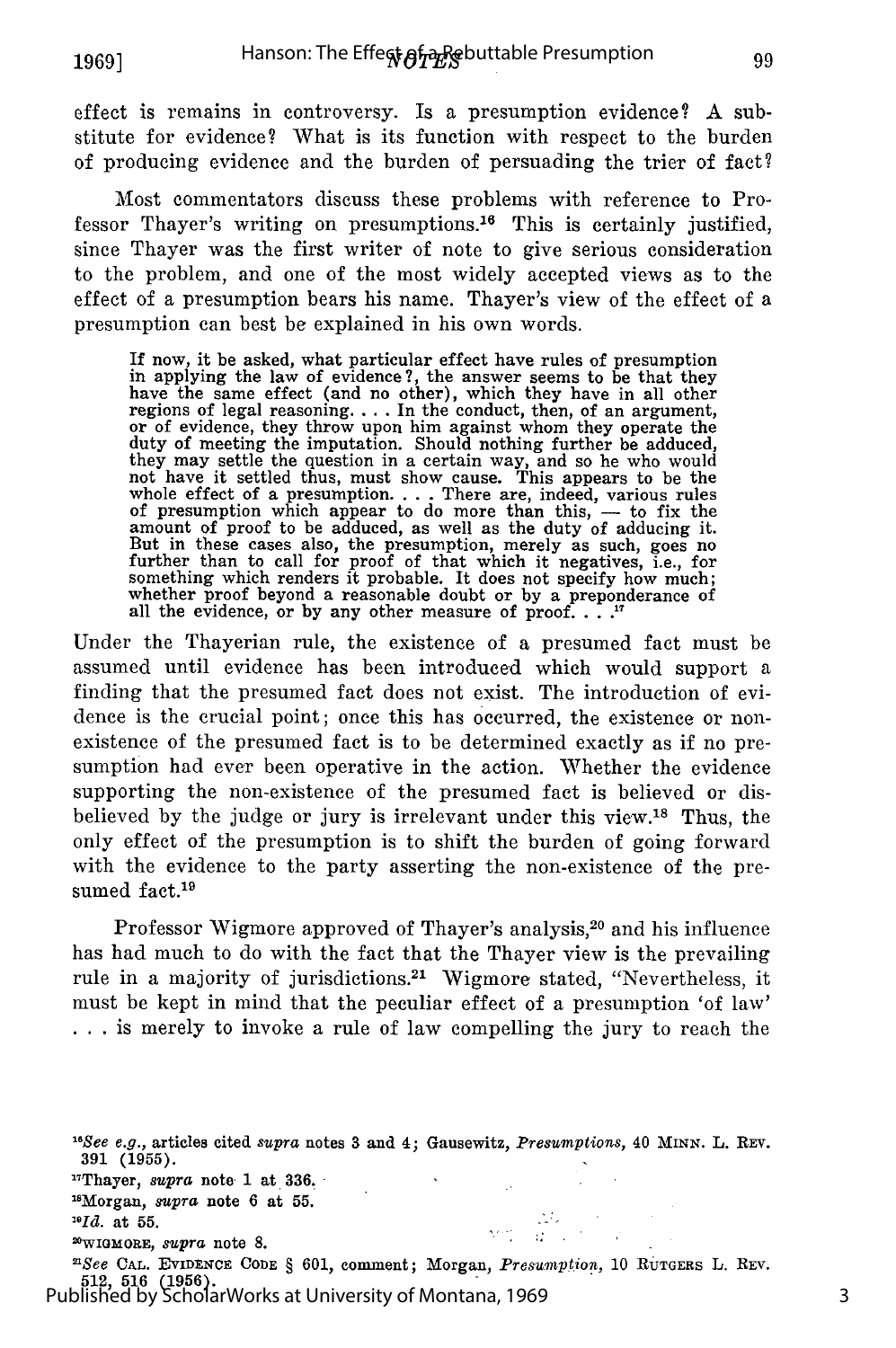conclusion *in the absence of evidence to the contrary* from the opponent. If the opponent *does* offer evidence to the contrary (sufficient to satisfy the judge's requirement of some evidence), the presumption disappears as a rule of law, and the case is in the jury's hand free from any rule."22

The so-called "Pennsylvania"<sup>23</sup> rule gives a different interpretation of the effect of a presumption. The rule has been described by Morgan: "The existence of the presumed fact must be assumed unless and until the jury finds that the nonexistence of the presumed fact is more probable than its existence. In other words the presumption puts upon the party alleging the nonexistence of the presumed fact both the burden of producing evidence and the burden of persuasion of its nonexistence.<sup> $24$ </sup> The Pennsylvania rule thus requires the opponent of the presumption to do more than would be necessary under the Thayer rule. Instead of just the introduction of some evidence, the opponent must produce evidence sufficient to persuade the trier of fact that the presumed fact does not exist.

Proponents of both the Thayer rule and the Pennsylvania rule clashed over which should be included in the American Law Institute *Model Code of Evidence.* The strict Thayer view was finally adopted in the Code,<sup>25</sup> promulgated in 1942. But this did not diminish the controversy between advocates of the two rules. The *Uniform Rules of Evidence,<sup>26</sup>*approved in 1953, contained this modification of the Thayer rule:

Rule 14. Effect of Presumptions. . . . (a) if the facts from which<br>the presumption is derived have any probative value as evidence of<br>the existence of the presumed fact, the presumption continues to ex-<br>ist and the burden exist when evidence is introduced which would support a finding of the nonexistence of the presumed fact, and the fact which would otherwise be presumed shall be determined from the evidence exactly as if no presumption was or had ever been involved.

Almost all the writers agree that a presumption is not evidence, but is a rule of law, a procedural device to govern the burden of persuasion and/or the burden of going forward with the evidence.<sup>27</sup> Most jurisdictions have adopted the basic premise of the Thayer-Wigmore view, holding that the presumption is effective to shift the burden of going forward with the evidence but that once the opposing party introduces

**2WIGMORE,** *supra* **note 8.**

**2For a discussion of what the law is now in Pennsylvania, see 23 U. Prix . L. Rxv. 685, 696 (1962).**

**2Morgan,** *supra* **note 6 at 57. MODEL CODE OF EVIDENCE rule** 704.

**29A U.L.A. 602.**

"Thayer, *supra* **note 1;** WIGMORE, *supra* note **8;** Bohlen, *supra* note **3;** Morgan, *supra* note<sup>3</sup>.<br>https://scholarworks.umt.edu/mlr/vol31/iss1/7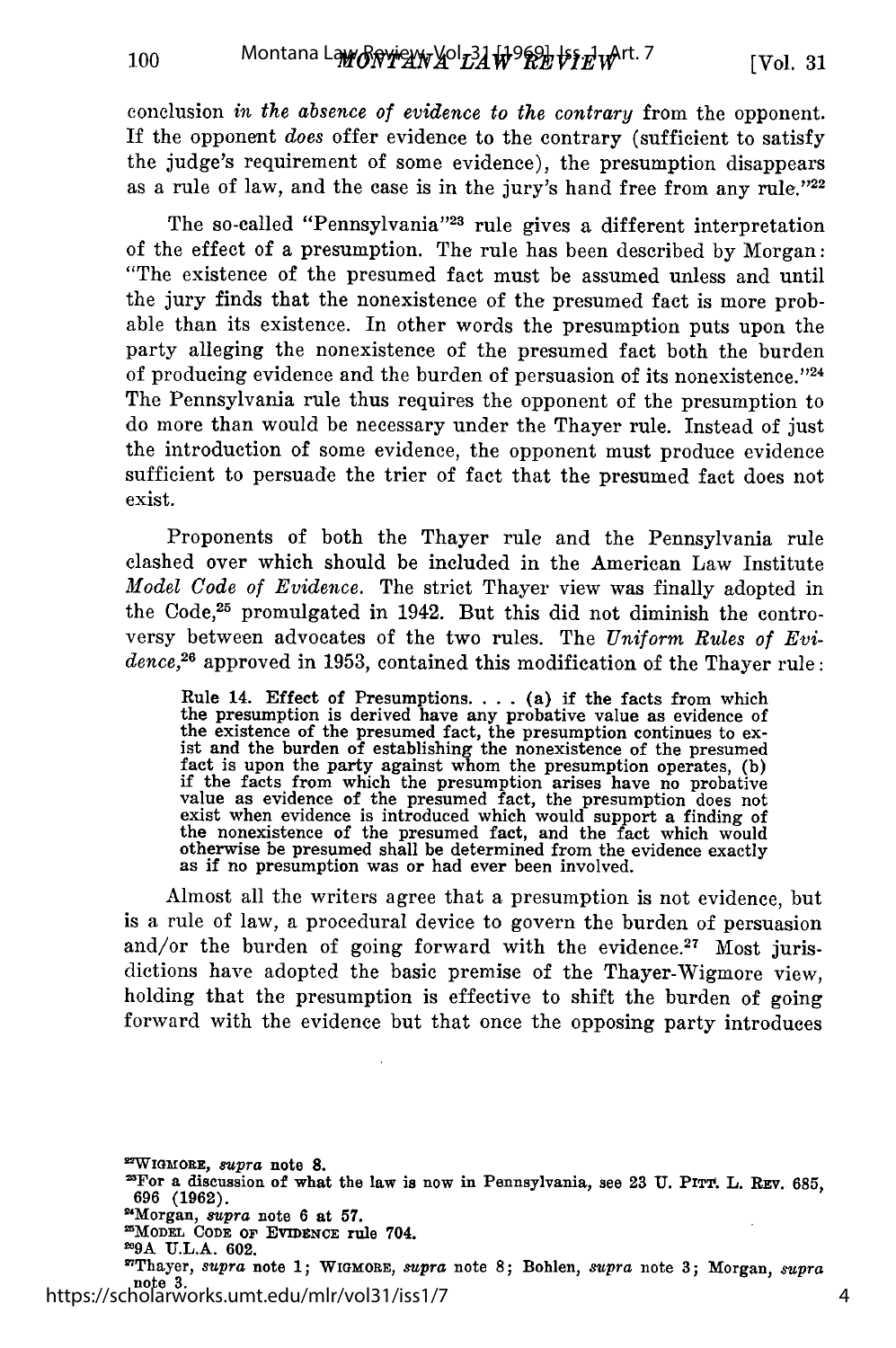**1969]**

evidence, the presumption disappears as a rule of law.<sup>28</sup> However, although the presumption itself disappears, the probative facts upon which it was based still remain and are to be considered by the jury. $29$ 

#### *III. PRESUMPTIONS IN MONTANA*

In contrast to the Thayer-Wigmore majority rule, Montana statutes expressly state that a presumption is evidence. In order to determine the effect of a presumption in Montana, an examination of the relevant statutes and the decisions construing them is necessary. These statutes were enacted in 1895 ahd are identical to the Oregon and California statutes then in effect.<sup>30</sup>

*Revised Codes of Montana, 1947.*

*93-1301-1. (10600) Indirect evidence classified.* Indirect evidence is of two kinds:

- 1. Inferences; and,
- 2. Presumptions.

*93-1301-3. (10602) Presumption defined.* A presumption is a deduction which the law expressly directs to be made from particular facts.

*93-1301-5. (10604) Presumptions may be controverted, when.* A presumption (unless declared by law to be conclusive) may be controverted by other evidence, direct or indirect; but unless so controverted, the jury are bound to find according to the presumption.

*93-1301-7. (10606) All other presumptions may be controverted.* All other presumptions are satisfactory, if uncontradicted. They are denominated disputable presumptions, and may be controverted by other evidence. The following are of that kind:...

The following discussion of cases will illustrate how the Montana court has construed these statutes and developed its rule as to the effect of presumptions.

In 1914, in *Cooper v. Romney*,<sup>31</sup> the court said that a presumption is a form of indirect evidence, and it is valid and effective until controverted by other evidence, direct or indirect. In subsequent cases, the court expanded on this statement, saying that a presumption did not disappear upon introduction of evidence to the contrary but rather a conflict was created in the evidence which the jury must decide. In

*2Supra,* note 21.

*2Supra,* note **26.**

O°CAL. EVIDENCE CODE § **600,** effective Jan. 1, 1967, repealed sections identical to the Montana statutes. California now says that a presumption is *not* evidence. Oregon statutes are still like those of Montana. ORE. REV. STAT. §§ 41.040, 41.080, 41.310. <sup>n</sup>Cooper v. Romney, 49 Mont. 119, 141 P. 289 (1914).

Published by ScholarWorks at University of Montana, 1969

5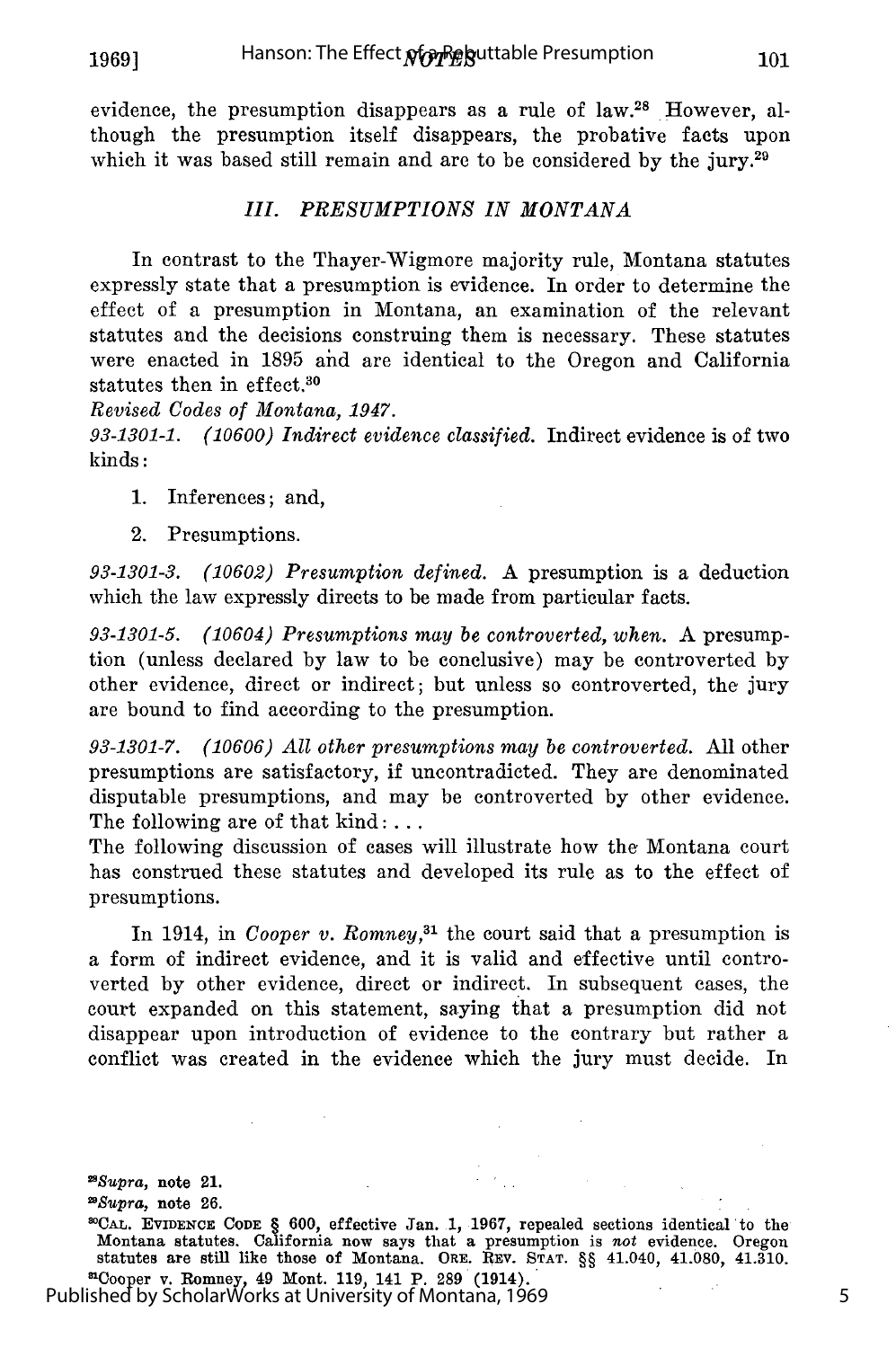*Johnson v. Chicago, M. & St. P. Ry. Co.*,<sup>32</sup> appellant's contention was that **"..** . having presented testimony tending to exonerate it from negligence, the presumption was overcome in the absence of a further showing by the respondent, and a verdict should have been directed accordingly. This is untenable. When a presumption of this character is confronted with testimony in the opposite direction, the result is a conflict of evidence which the jury must resolve."33 In these early decisions, 34 the Montana court construed the statutes literally and treated the presumption as evidence. By holding that a case may go to the jury where on one side there is only the presumption and on the other side there is evidence contradicting the presumption, the court was in direct conflict with the Thayer-Wigmore doctrine.

The rule that a presumption alone would get the proponent to the jury was qualified in *Welch v. All Persons*.<sup>35</sup> The case involved the presumption that a man and a woman deporting themselves as husband and wife have entered into a lawful contract of marriage. The evidence was heavily against the presumption. The court said that in cases where the controverting evidence was overwhelmingly against the presumption, the case would not go to the jury, but the presumption ". **.** . fades away in the face of contrary facts." In *Nichols v. New York Life Ins. Co.,37* the court relied on *Welch* and further defined the exception to the rule. There, the plaintiff was trying to recover from his wife's insurance company for her death under a policy which excluded coverage for suicide. All the evidence pointed to an intentional taking of strychnine. The lower court allowed the case to go to the jury on the basis of the presumption in favor of accident and against suicide where death is shown as the result of external and violent means. A verdict was returned for the plaintiff. The supreme court reversed, saying that defendant's motion motion for a directed verdict should have been granted. The question to be decided was "Does the presumption, when controverted by positive evidence, as here, make a sufficient case for the jury?"38 The court answered no and went on to say, "The presumption against suicide must give way to evidence to the contrary where it all points to suicide as the cause of death with such certainty as to preclude any other reasonable hypothesis. And when the evidence points overwhelmingly to suicide as the cause of death, the question becomes one of law for the court and not a question to be submitted to the jury."39

**PJohnson** v. Chicago, M. **& St. P. Ry.** Co., **52 Mont. 73, 155 P. 971 (1916).** *AId. "See also* State v. Nielsen, 57 Mont. **137, 187 P. 639 (1920).** ''Welch v. **All** Persons, **85** Mont. 114, 278 **P. 110 (1929).** *"Id.* at **115.** '7Nichols v. New York Life Ins. Co., **88** Mont. **132, 292 P. 253 (1930).** *"Id.* at **255.** *1Id.* at **255;** *see also* Renland v. **First** National Bank of Grass Range, **90** Mont. 424, 4 **P.2d 488 (1931).** https://scholarworks.umt.edu/mlr/vol31/iss1/7

6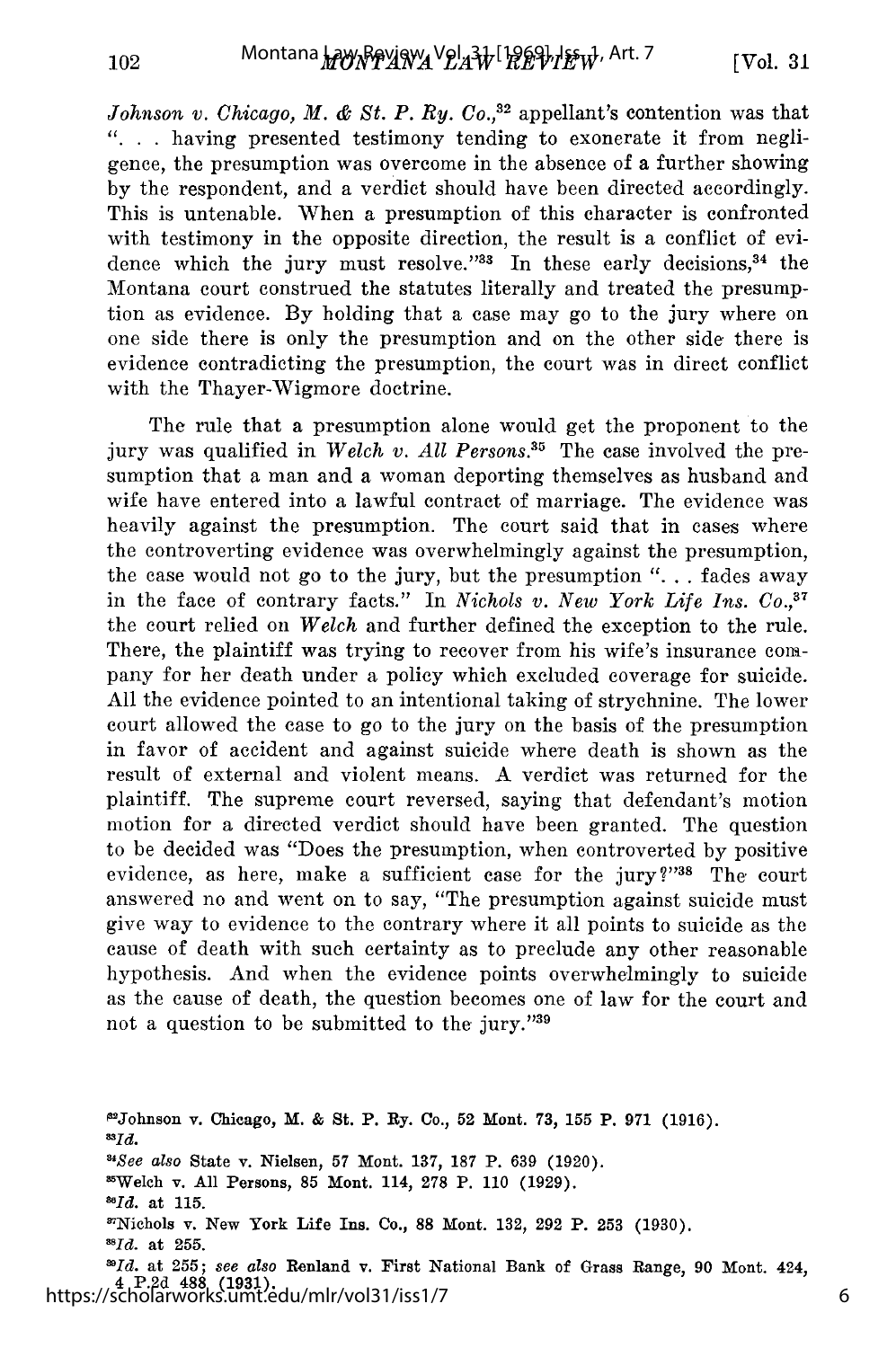**1969]**

The exception recognized in *Nichols* was enlarged in *In re Wray's Estate.4 0 Nichols* had required "overwhelming" evidence against a presumption before it could be overcome as a matter of law. *Wray* said that a disputable presumption is successfully controverted when proof to the contrary satisfactorily overcomes it, and held that a *preponder*ance of the evidence was sufficient to overcome a presumption as a matter of law and keep the case from the jury.<sup>41</sup> Justice Angstman, concurring in the result, recognized that the language of the majority was a departure from earlier decisions.

**A** presumption can not be overcome, as a matter of law, by what we believe to be a preponderance of the evidence controverting it. Ordinarily, when there is a presumption of a certain fact and positive evidence controverting it, an issue is made for the jury and when a case is tried to the court without a jury, an issue is made for the trial judge. It is only when the controverting facts are so overwhelmingly against the presumption that the question becomes one of law for the court. The holding in the majority opinion that a presumption may be overcome as a matter of law by a preponderance of conflicting evidence is contrary to [citing Montana statutes] and the decisions in [citing cases], in each of which the evidence controverting the presumption cases], in each of which the evidence controverting the presumption was all one way; it was not even conflicting and it was still held to present a fact question for the jury.<sup>42</sup>

The question of just when a directed verdict against the presumption was proper was considered in a case involving the presumption that a servant driving his master's automobile was doing so in the course of his employment. In *Ashley v. Safeway Stores, Inc.*,<sup>43</sup>" If the evidence tending to overcome the presumption that the automobile was being driven by the servant in the course of his employment is clear, convincing, and uncontradicted, and if only one inference can be drawn by reasonable men therefrom to the effect that the servant was not then engaged in the master's business within the scope of his employment, then this presumption is entirely overcome; it fades away, and a directed verdict is proper. (citing cases)." $44$ 

In 1938, the United States Supreme Court decided *New York Life Ins. Co. v. Gamer.*<sup>45</sup> The case is significant because it originated in a Montana District Court and because the United States Supreme Court refused to apply Montana law on the effect of presumptions. The defendant had removed the case to Federal District Court on the basis of diversity of citizenship. It was an action to recover double indemnity for accidental death under a life insurance policy, in which the defendant alleged suicide on the part of the insured. There was evidence from which the

*40In re* Wray's Estate, **93** Mont. **525, 19 P.2d 1051 (1933).**

"New **York** Life Ins. **Co.** v. Gamer, **303 U.S. 161 (1938).** Published by ScholarWorks at University of Montana, 1969

*<sup>&</sup>quot;Id.* **at 1054.**

*<sup>&</sup>quot;Id.* at **1056.**

<sup>&#</sup>x27;Ashley v. Safeway Stores, **Inc.,** 100 Mont. **312,** 47 **P.2d 53 (1935).**

*<sup>&</sup>quot;Id.* **at 57;** *see also In re* Harper's Estate, **98** Mont. 356, 40 P.2d 51 (1934); Gagnon v. Jones, **103** Mont. **365, 62 P.2d 683 (1936).**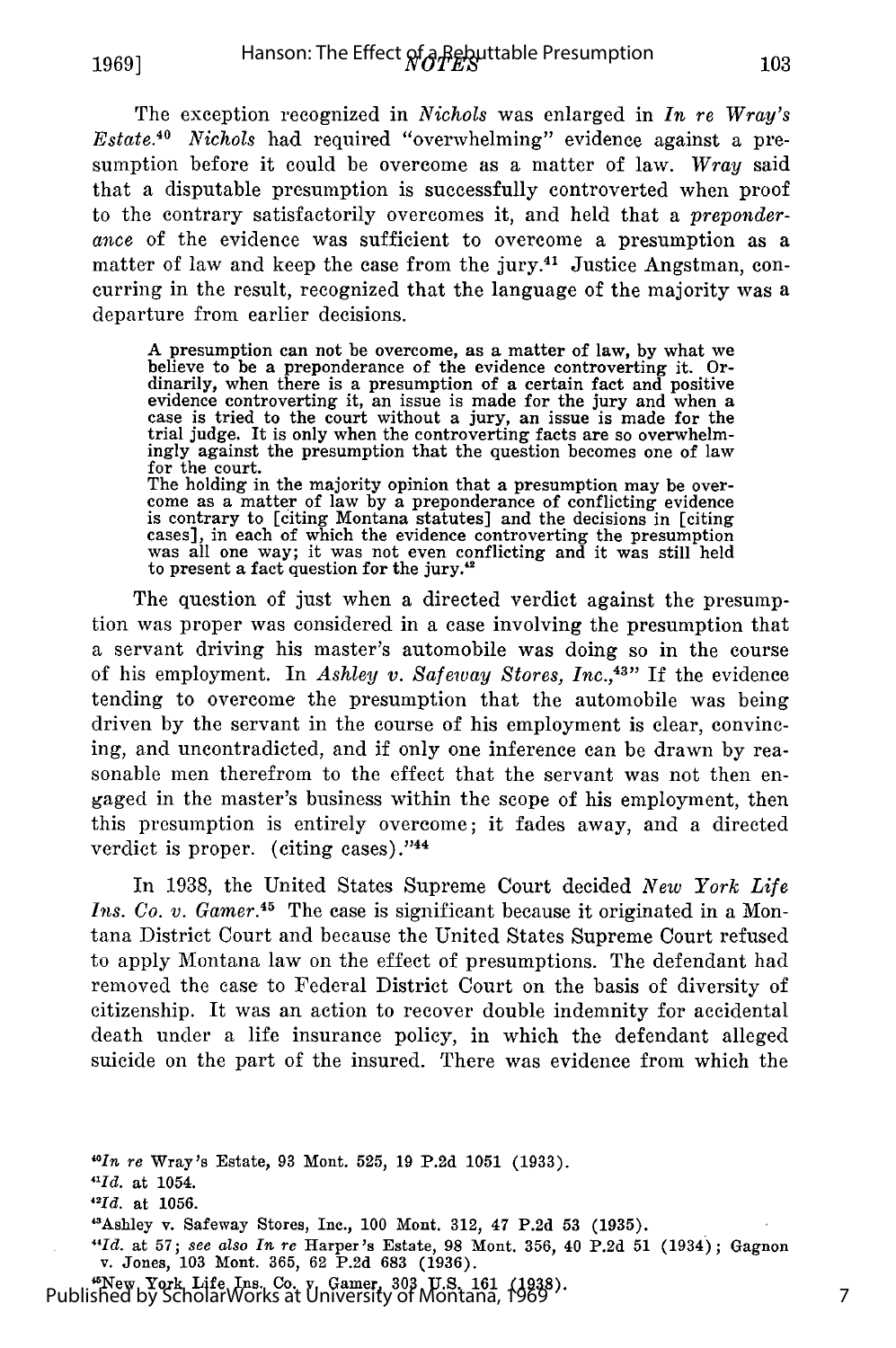104

jury might have found either accidental death or suicide. Defendant moved for a directed verdict. The Court denied the motion and instructed the jury in part, "The presumption of law is that the death was not voluntary and the defendant . . . must overcome this presumption and satisfy the jury by a preponderance of the evidence, that his death was voluntary. '46 The jury found for the plaintiff and the Circuit Court of Appeals affirmed. The United States Supreme Court reversed, holding that the giving of the instruction was reversible error. The Court said that the question to be resolved was whether the insured died of an accident or by suicide. "The evidence being sufficient to sustain a finding that the death was not due to accident, there was no foundation of fact for the application of the presumption; and the case stood for decision by the jury upon the evidence unaffected by the rule that from the fact of violent death, there being nothing to show the contrary, accidental death will be presumed. The presumption is not evidence and may not be given weight as evidence."<sup>47</sup> The Court clearly applied the Thayer-Wigmore doctrine of the effect of a presumption in saying that the presumption was not evidence and that it disappeared upon the introduction of evidence sufficient to sustain a finding that the death was not due to accident. Mr. Justice Black dissented<sup>48</sup> on the basis that the majority failed to apply Montana law and that under Montana law the instructions were proper. He relied primarily on the *Nichols* case to demonstrate the effect of a presumption under Montana law and to support his conclusion that the instruction was correct.

The Montana court was afforded the opportunity to consider the *Gamer* decision in 1942 in the case of *Lewis v. New York Life Ins. Co. <sup>49</sup>* The presumption involved was that in favor of accidental death and against suicide. The plaintiff was trying to recover on an insurance policy as in both *Nichols* and *Gamer.* The significance of the case is that, although reaching a different result on the merits, the court followed the rule of *Nichols* and earlier Montana decisions and expressly rejected the rule laid down in *Gamer* by the United States Supreme Court. In affirming the jury's finding for plaintiff, the court said that the evidence produced by the defendant did not preponderate against the presumption and thus the case was properly presented to the jury. In relation to the *Gamer* case, the court said:

Defendant urges us to adopt the view announced in the Gamer case to the effect "The presumption is not evidence and may not be given weight as evidence." This court has repeatedly and without exception held otherwise under sections 10600 and 10604, Revised Codes. It perhaps is not correct to speak of a presumption as evidence in spite of the provisions of section 10600 which class presumptions as

*"Id.* at **167.** *11Id.* at 171. 8  $^{48}Id$  at 172. https://scholarworks.umt.edu/mlp.vol31/l331/Jont. 151, 124 P.2d 579 (1942)